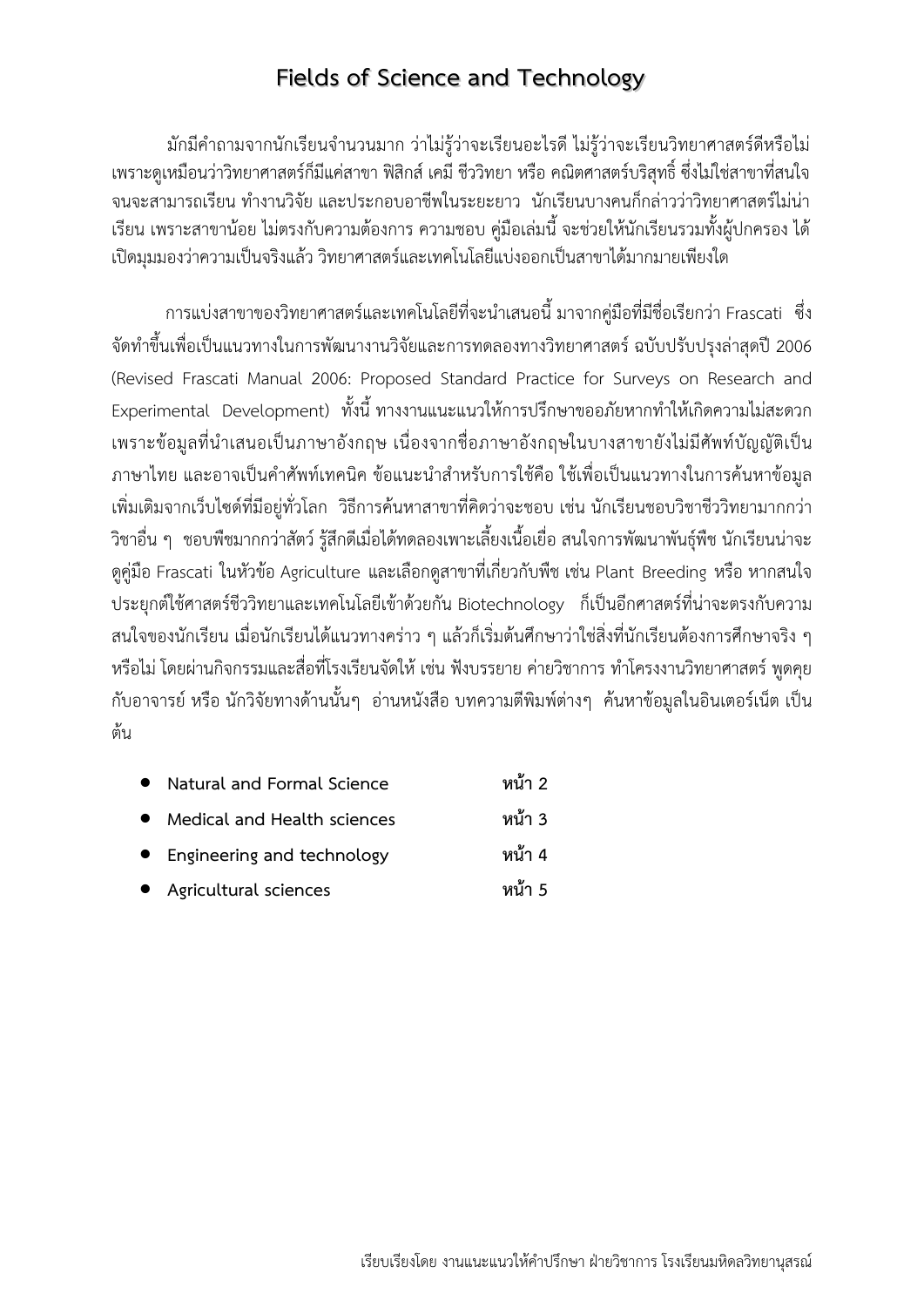| Natural and Formal Science     |                              |                                |  |
|--------------------------------|------------------------------|--------------------------------|--|
| Mathematics                    | Chemical sciences            | <b>Biological Sciences</b>     |  |
| Pure mathematics               | Organic chemistry            | Cell biology, microbiology &   |  |
| Applied mathematics            | Inorganic and nuclear        | virology                       |  |
| Statistics and probability     | chemistry                    | Biochemistry, molecular        |  |
| Actuarial science              | Physical chemistry, polymer  | biology &                      |  |
| Computer and information       | science &                    | Biochemical research           |  |
| sciences                       | plastics                     | Mycology                       |  |
| Computer sciences              | Electrochemistry (dry cells, | Biophysics                     |  |
| Information technology and     | batteries, fuel              | Genetics and heredity          |  |
| bioinformatics                 | cells, metal corrosion,      | <b>Medical Genetics</b>        |  |
| Software                       | electrolysis)                | Reproductive biology           |  |
| Hardware development           | Colloid chemistry            | Developmental biology          |  |
| Physical sciences              | Analytical chemistry         | Plant sciences & botany        |  |
| Atomic, molecular and          |                              | Zoology, ornithology,          |  |
| chemical physics               | Earth and related            | entomology &                   |  |
| Interaction with radiation     | Environmental sciences       | Behavioural sciences biology   |  |
| Magnetic resonances            | Geosciences,                 | Marine biology, freshwater     |  |
| Condensed matter physics       | multidisciplinary            | biology &                      |  |
| Solid state physics &          | Mineralogy & paleontology    | limnology                      |  |
| superconductivity              | Geochemistry & geophysics    | Ecology & biodiversity         |  |
| Particles and fields physics   | Physical geography           | conservation                   |  |
| Nuclear physics                | Geology & volcanology        | Biology (theoretical, thermal, |  |
| Fluids and plasma physics      | Environmental sciences       | cryobiology,                   |  |
| (including surface             | Meteorology, atmospheric     | biological rhythm)             |  |
| physics)                       | sciences &                   | Evolutionary biology           |  |
| Optics (including laser optics | climatic research            |                                |  |
| and quantum                    | Oceanography, hydrology &    | Other natural sciences         |  |
| optics)                        | water                        |                                |  |
| Acoustics                      | resources                    |                                |  |
| Astronomy (including           |                              |                                |  |
| astrophysics, space            |                              |                                |  |
| science)                       |                              |                                |  |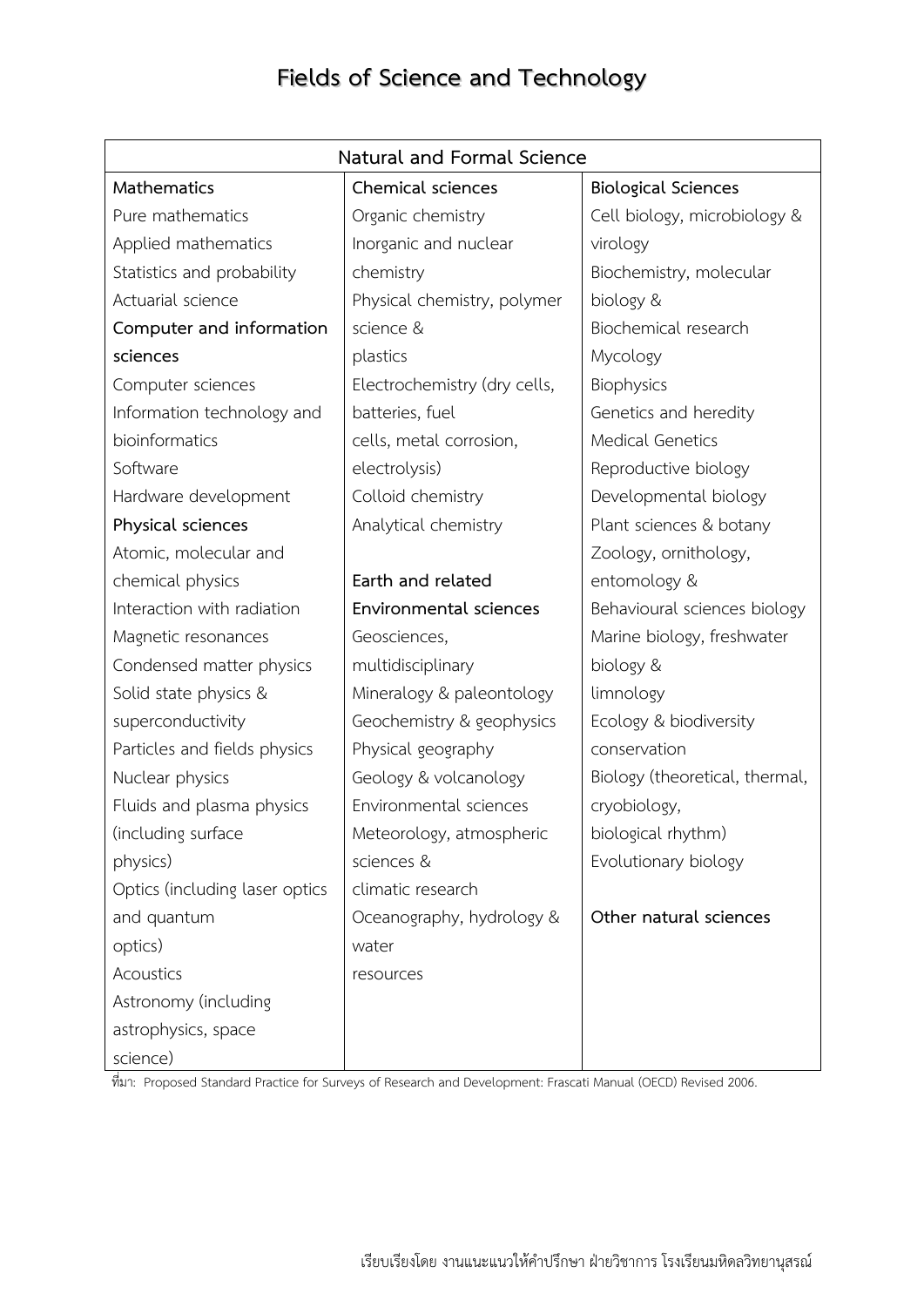| Medical and Health sciences  |                             |                               |  |
|------------------------------|-----------------------------|-------------------------------|--|
| <b>Basic medicine Health</b> | Clinical medicine (Cont.)   | Medical biotechnology         |  |
| sciences                     |                             | Health-related biotechnology  |  |
| Anatomy & morphology         | Dentistry, oral surgery and | Technologies involving the    |  |
| Human genetics               | medicine                    | manipulation of               |  |
| Immunology                   | Dermatology, venereal       | cells, tissues, organs or the |  |
| Neurosciences                | diseases & allergy          | whole organism                |  |
| Pharmacology and pharmacy    | Rheumatology                | Technologies involving        |  |
| & medicinal                  | Endocrinology and           | identifying the               |  |
| chemistry                    | metabolism &                | functioning of DNA, proteins  |  |
| Toxicology                   | gastroenterology            | and enzymes                   |  |
| Physiology & cytology        | Urology and nephrology      | Pharmacogenomics, gene-       |  |
| Pathology                    |                             | based                         |  |
|                              | Health sciences             | therapeutics                  |  |
| Clinical medicine            | Anatomy & morphology        | Biomaterials (related to      |  |
| Andrology                    | Human genetics              | medical implants,             |  |
| Obstetrics and gynaecology   | Immunology                  | devices, sensors)             |  |
| Paediatrics                  | Neurosciences               |                               |  |
| Cardiac and cardiovascular   | Pharmacology and pharmacy   | Other medical sciences        |  |
| systems                      | & medicinal                 | Forensic science              |  |
| Hematology                   | chemistry                   | Other medical sciences        |  |
| Anaesthesiology              | Toxicology                  |                               |  |
| Orthopaedics                 | Physiology & cytology       |                               |  |
| Radiology & nuclear medicine | Pathology                   |                               |  |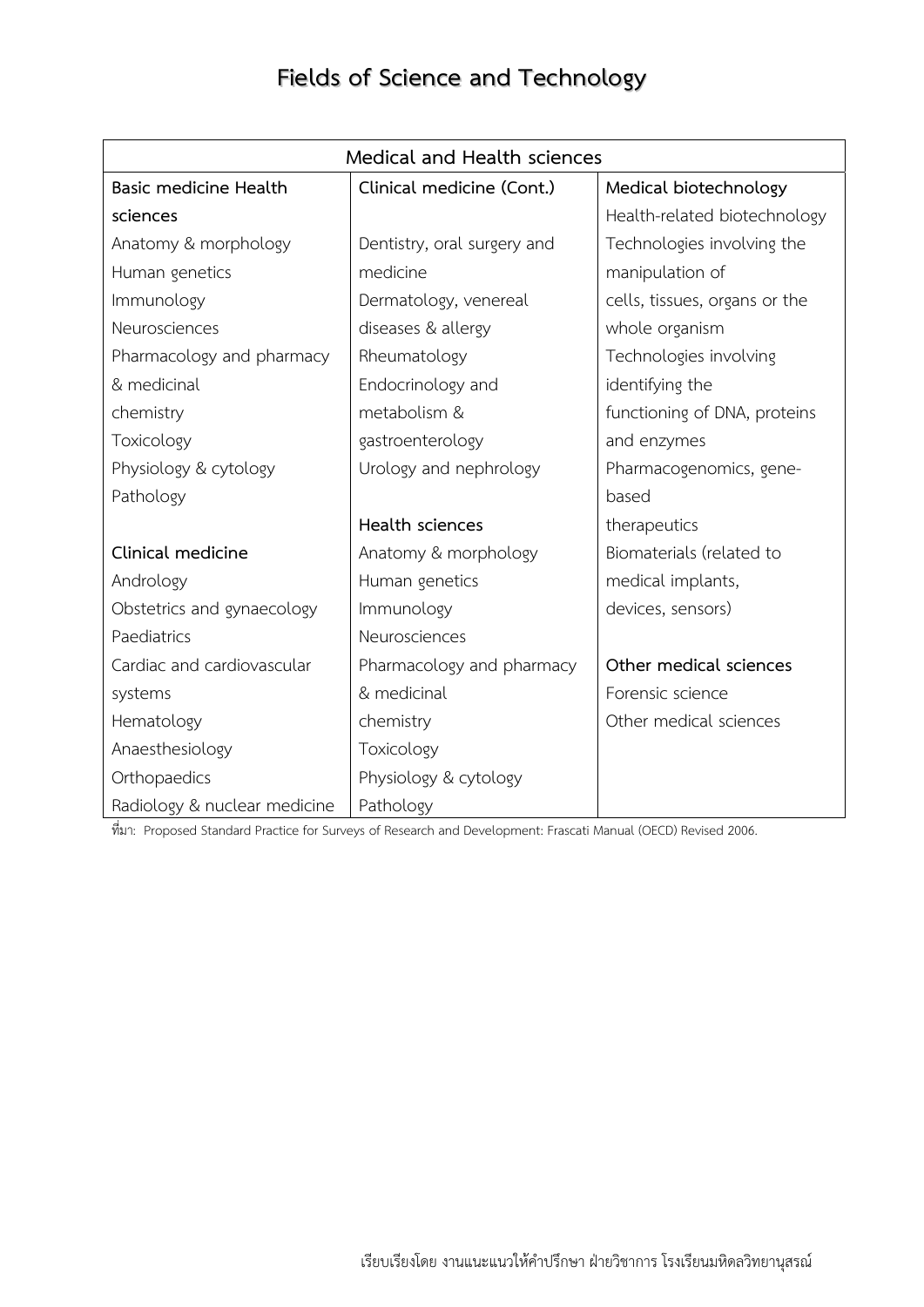| Engineering and technology |                           |                                |  |  |
|----------------------------|---------------------------|--------------------------------|--|--|
| Civil engineering          | Electrical engineering,   | Mechanical engineering         |  |  |
| Civil engineering          | Electronic                | Mechanical engineering         |  |  |
| Architecture engineering   | engineering & Information | Applied mechanics              |  |  |
| Municipal and structural   | engineering               | Thermodynamics                 |  |  |
| engineering                | Electrical and electronic | Aerospace engineering          |  |  |
| Transport engineering;     | engineering               | Nuclear related engineering    |  |  |
|                            | Robotics and automatic    | Nuclear physics under          |  |  |
|                            | control                   | Audio engineering, reliability |  |  |
|                            | Micro-electronics         | analysis;                      |  |  |
|                            | Semiconductors            |                                |  |  |
|                            | Automation and control    | Other engineering sciences     |  |  |
|                            | systems                   | Chemical                       |  |  |
|                            | Communication engineering | Aeronautical and space         |  |  |
|                            | and systems               | Mechanical                     |  |  |
|                            | Telecommunications        | Metallurgical and materials    |  |  |
|                            | Computer hardware and     | engineering, and their         |  |  |
|                            | architecture              | specialised subdivisions       |  |  |
|                            |                           | Forest products                |  |  |
|                            |                           | Applied sciences such as       |  |  |
|                            |                           | geodesy                        |  |  |
|                            |                           | Industrial chemistry, etc.     |  |  |
|                            |                           | The science and technology     |  |  |
|                            |                           | of food production             |  |  |
|                            |                           | Specialised technologies of    |  |  |
|                            |                           | interdisciplinary fields       |  |  |
|                            |                           | * Systems analysis             |  |  |
|                            |                           | * Metallurgy                   |  |  |
|                            |                           | * Mining                       |  |  |
|                            |                           | * Textile technology and       |  |  |
|                            |                           | other allied subjects          |  |  |
|                            |                           |                                |  |  |